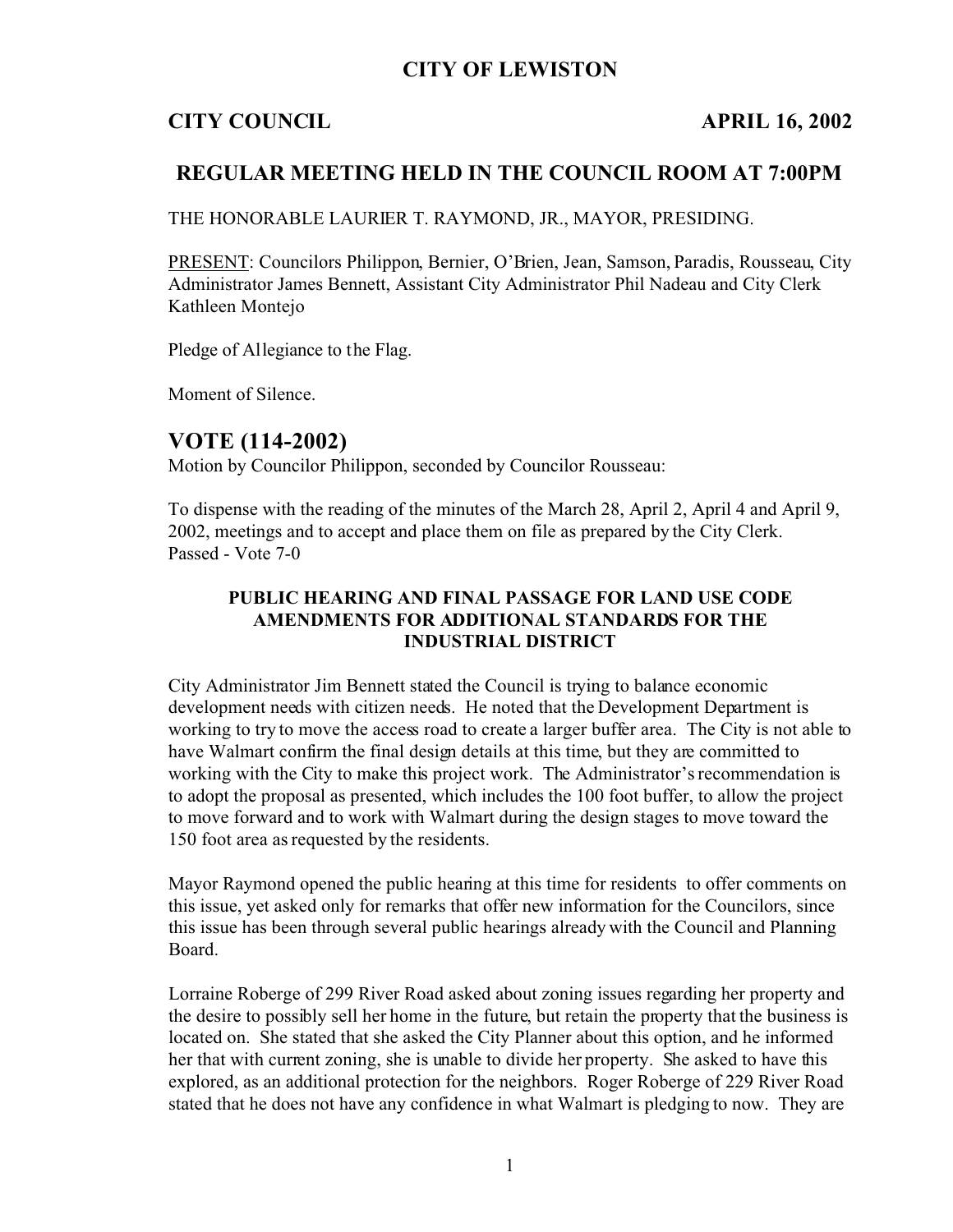a large corporation who will do what is required by law and not any more, because any extras will cut into their revenues. He stated that he would bet that none of the current Councilors would be interested in buying his property right now, knowing that Walmart is going to be located there, and with only a 100 foot buffer zone.

Councilor Paradis inquired about having the City plant a row of trees along the street to provide a natural buffer zone. He also stated that he would encourage the Council to explore expanding the buffer to 150 feet, to protect the neighbors. He reminded Councilors that the Council has a responsibility to bring new business to town without hurting the residents. He noted that the East Street development project is an excellent example of business developers and residents working together to find a compromise. He cautioned the Walmart project will have more problems in the future.

### **VOTE (115-2002)**

Motion by Councilor Paradis, second by Councilor Rousseau:

To amend the proposed Code amendment to increase the set-back/buffer zone from 100 feet to 150 feet in the area of River Road from the Alfred A. Plourde Parkway to the Quaker Cemetery. Motion Failed - Vote 2-5 (Councilors Paradis and Rousseau in favor, others opposed.)

# **VOTE (116-2002)**

Motion by Councilor Philippon, second by Councilor Jean:

That the proposed amendments to Appendix A, Article XI "District Regulations", Section 15, "Industrial District", subsection F2 "Additional Standards", of the City Zoning and Land Use Code, concerning the industrial zoned land on the east side of River Road, from the Alfred A. Plourde Parkway to the City of Lewiston Solid Waste Transfer Facility (290 River Road to 424 River Road), receive final passage by a roll call vote. Passed - Vote 6-1 (Councilor Paradis opposed.)

#### **PUBLIC HEARING AND FINAL PASSAGE REGARDING AN AMENDMENT TO THE AMUSEMENTS AND ENTERTAINMENTS ORDINANCE**

Mayor Raymond opened the public hearing. No members of the public spoke for or against this issue. Mayor Raymond then closed the hearing.

### **VOTE (117-2002)**

Motion by Councilor Jean, second by Councilor Samson:

That the proposed amendment to the City Code of Ordinances, Chapter 10 "Amusements and Entertainments", Article VI "After Hours Entertainment Events", Section 10-158 "License required", and Section 10-159 "Application" receive final passage by a roll call vote. Passed - Vote 7-0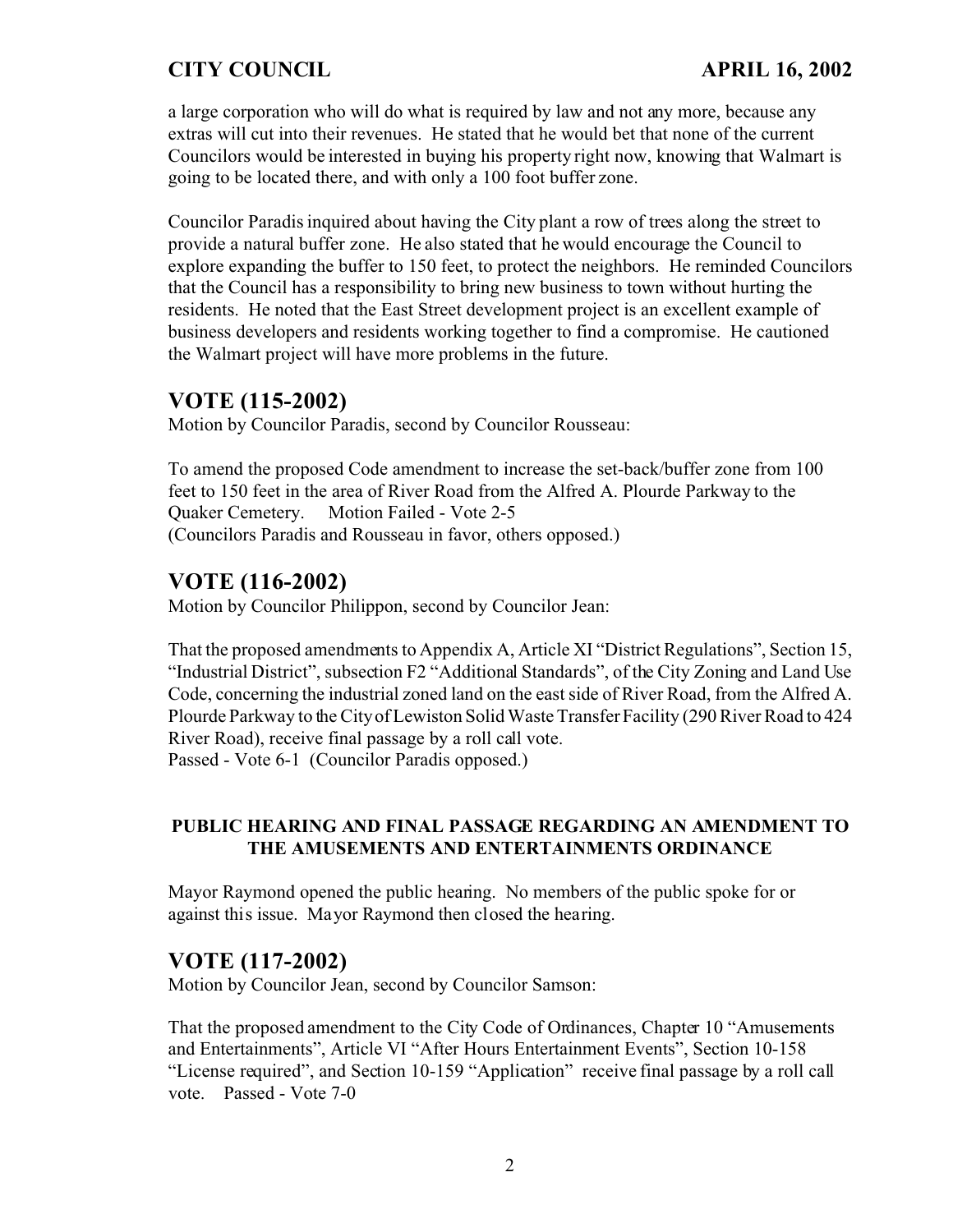#### **PUBLIC HEARING AND FIRST PASSAGE REGARDING AN AMENDMENT TO THE ADMINISTRATIVE CODE REGARDING THE MAYOR'S DOWNTOWN RENAISSANCE ADVISORY BOARD**

Mayor Raymond opened the public hearing. No members of the public spoke for or against this issue. Mayor Raymond then closed the hearing.

Business Development Manager Lincoln Jeffers suggested an amendment to insert the phrase "at least" before the language "15 members", to allow the Mayor and Council the opportunity to appoint more than fifteen members, should there be that many interested citizens who want to participate on this committee. Mr. Jeffers stated that currently there is one vacancy, yet he has two very interested candidates, and would love to have both participate on the committee.

### **VOTE (118-2002)**

Motion by Councilor Philippon, second by Councilor Rousseau:

To insert the phrase "at least" before the reference to "fifteen members". Passed - Vote 7-0

# **VOTE (119-2002)**

Motion by Councilor Samson, second by Councilor Philippon:

That the proposed amendment to the City Code of Ordinances, Chapter 2 "Administration", Article IV "Boards, Commissions, Committees and Bureaus", Division 7 "Mayor's Downtown Renaissance Advisory Board" Sections 2-231 through 2-235, receive first passage by a roll call vote and that the public hearing on said ordinance be continued to the meeting of May 7, 2002 for final passage. Passed - Vote 7-0

#### **SPECIAL AMUSEMENT PERMITS**

Mayor Raymond opened the public hearing. No members of the public spoke for or against this issue. Mayor Raymond then closed the hearing. Councilor Bernier inquired about the close proximity of the bar to the area residential properties, and cautioned about future problems with noise. Cheryl Golek, the new owner, stated that she is not proposing to do any thing different in this location that has not already been done, except to have less billiard tables. Councilor Jean stated this is in his ward, and he as not received any complaints from neighbors and this is an existing business that Ms. Golek is taking over. Ms. Golek stated she will be having the same hours as the previous business, and noted that Hannaford Brothers is across the street, which creates vehicle noise, lights, etc.

# **VOTE (120-2002)**

Motion by Councilor Samson, second by Councilor Jean:

To authorize the City Clerk's Office to approve the liquor license and special amusement permit for dancing and entertainment for CJ's Sport Pub, 703 Sabattus Street. Passed - Vote 7-0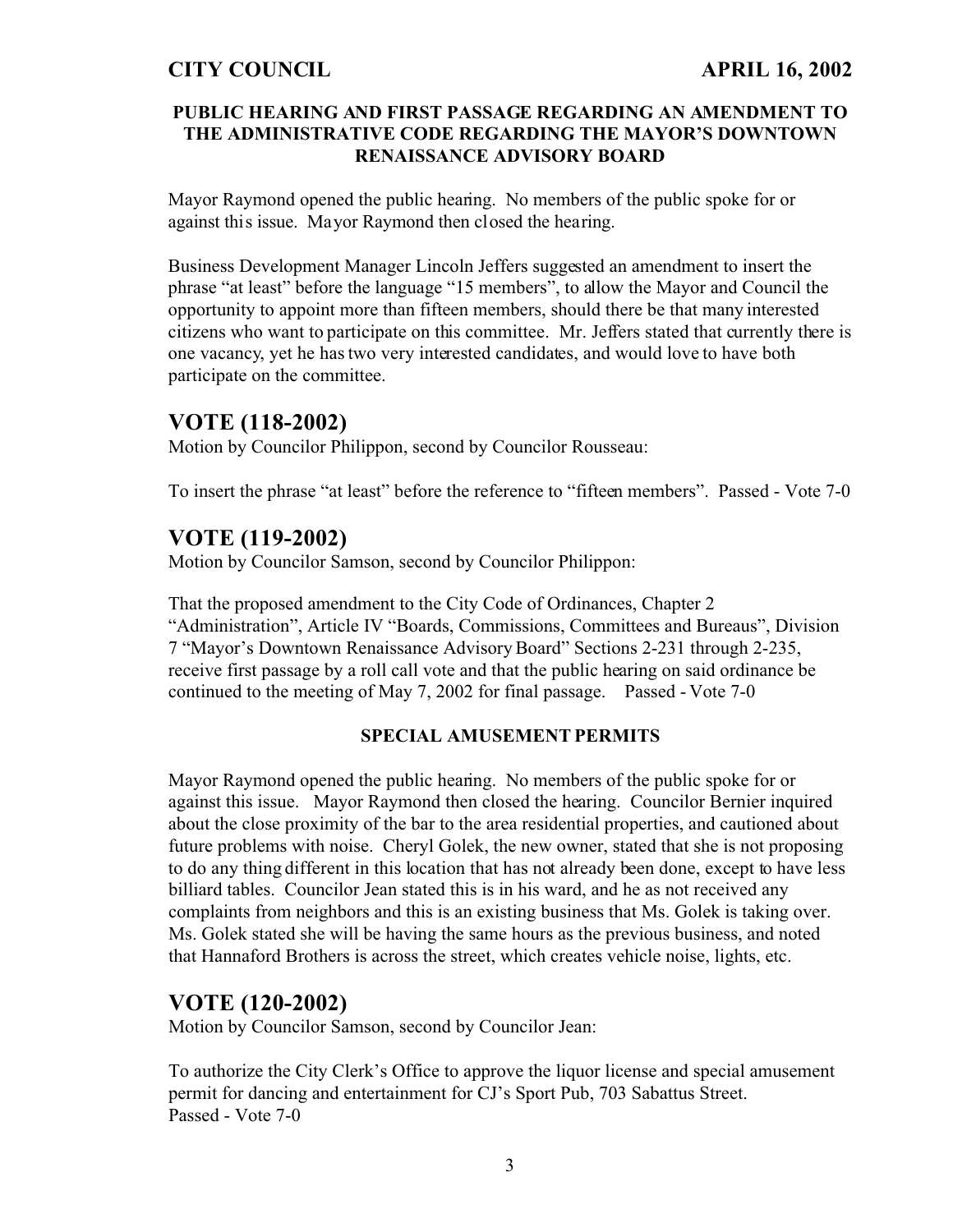Mayor Raymond opened the public hearing for the next special amusement permit applicant. No members of the public spoke for or against this issue. Mayor Raymond then closed the hearing. Councilor Samson inquired about the high number of police calls to this address. Delores LeBlanc, manager of the bar, stated that the bar is located in a rough neighborhood and there are a lot of police calls to the neighborhood. She stated the bar allows area residents to use their phone to call police in an emergency.

# **VOTE (121-2002)**

Motion by Councilor Rousseau, second by Councilor Jean:

To grant a Special Amusement Permit for Dancing and Entertainment to Del's Bar & Grill, Inc., 43 Walnut Street. Passed - Vote 7-0

#### **DISPOSITION OF CITY-OWNED PROPERTY IN THE MAPLE, KNOX AND BATES STREETS AREA**

Community Development Director James Andrews made a presentation to Council regarding the housing project that will be developed in partnership with Community Concepts. The project will consist of 16 townhouse style units, fully taxable and will be a mixture of rental properties and home ownership properties.

# **VOTE (122-2002)**

Motion by Councilor Samson, second by Councilor Jean:

Be It Resolved by the City Council that the City Administrator be and hereby is authorized to execute the Real Estate Transfer Agreement, pertaining to the transfer of the properties at 56, 57, 60, 63 and 64 Maple Street and 77 Knox Street to Community Concepts, Inc., and that the City Administrator be and hereby is authorized to make, execute and deliver such deeds and other documents as he, in his discretion, may deem necessary or convenient to accomplishment of such transaction. Passed - Vote 7-0

#### **ORDER FOR SPECIAL MUNICIPAL ELECTION ON JUNE 11, 2002**

### **VOTE (123-2002)**

Motion by Councilor Samson, second by Councilor Philippon:

Be It Ordered by the City Council that a Special Municipal Election for Ward Three shall be held on Tuesday, June 11, 2002 for one School Committee member. Passed - Vote 7-0

#### **PRESENTATION ON THE RECENT MIGRATION OF SOMALI IMMIGRANTS INTO LEWISTON**

City Administrator James Bennett made a brief presentation to the Council regarding the recent migration of Somali immigrants to Lewiston. He stated that Assistant City Administrator Phil Nadeau is the contact person for the City regarding all immigrant issues. Mr. Bennett outlined three key items during his presentation. First, he stated the